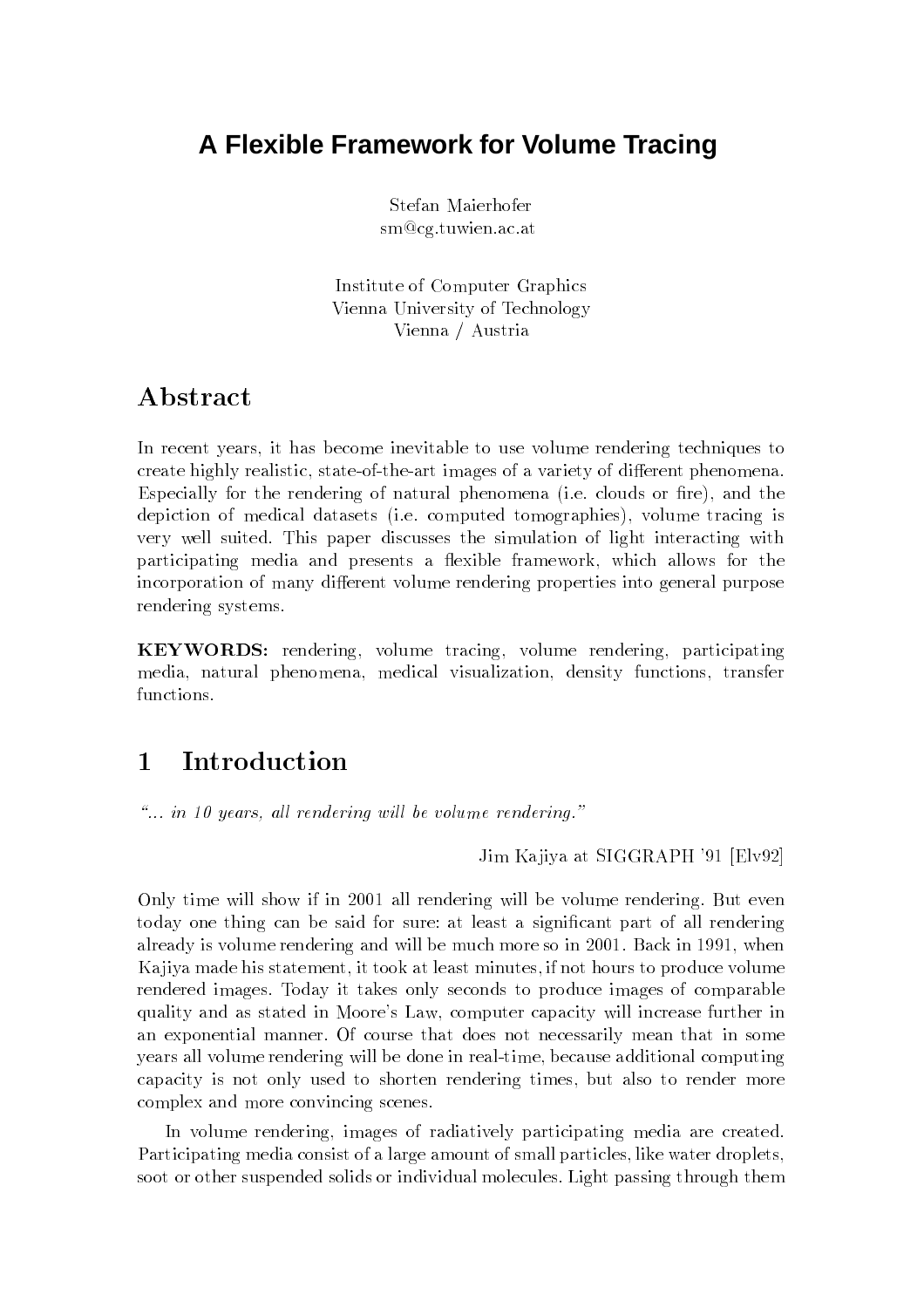may be distracted in many different ways. It may be attenuated by absorption, like light passing through smoke. Participating media may also emit light like fire, or light may be scattered by small particles. In clouds, for example, light is scattered at a myriad of small water droplets.

Most rendering toolkits or frameworks have evolved over years and rendering systems have been around for almost decades. Because volume tracing has not been in widespread application for such a long time, only few general ideas exist on how to integrate all the different specialized volume tracing applications into one general purpose rendering system or into existing rendering systems. The main purpose of this paper is to outline a general, flexible framework for volume tracing.

In the next section some important concepts of volume tracing and its mathematical foundations will be presented. In the 3rd section, the framework, allowing for a flexible combination of different volume data sources, density functions and transfer functions, is outlined. The 4th section briefly describes an implementation of the framework as an integral part of the Advanced Rendering Toolkit (ART for short) and finally results are presented in the 5th section.

## 2 Fundamentals of Volume Tracing

#### 2.1Density Functions

The basic structure of participating media is defined by density functions  $f(x)$ which return a scalar density value for each point  $x$  in space. Different kinds of density functions exist.

Procedural density functions are based on arithmetic expressions. Arbitrary expressions can be used - constant, linear, quadratic and so on, as well as turbulence, noise or other solid texturing functions. Excellent results can be achieved by using procedural density functions to render natural phenomena.

Density functions may also be based on volume data sets, which are created by a large number of different methods and applications. Just to name a few: Computed Tomography (CT), Magnetic Resonance Imaging (MRI), finite elements simulations, sampled geological or meteorological quantities, . . .

#### 2.2Transfer Functions

In order to render participating media, renderable properties like absorption, emission and scattering have to be available. A problem however is, that in general, absorption-, emission- and scattering-functions can not use scalar density values directly. Therefore, function specic parameters, like the color of emitted light for emission-functions has to be derived from scalar density functions. For this reason, so-called transfer functions are used to map scalar density values to values that can be used for rendering. I.e. in medical volume rendering systems, the density function often depends on the type of tissue - transfer functions are used to color different types of tissue differently.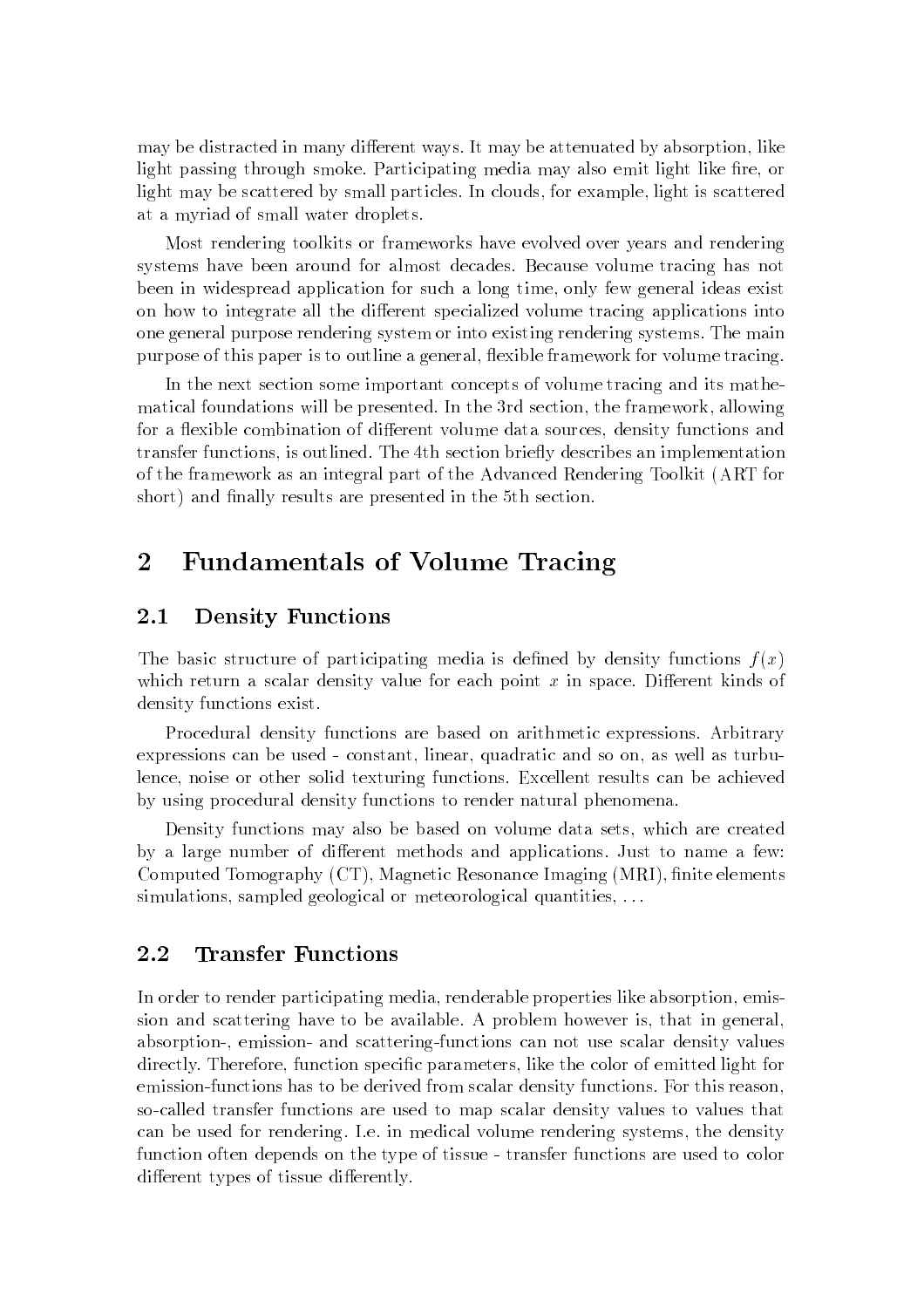#### 2.3Participating media

Participating media may absorb, emit and/or scatter light. The simplest participating medium only absorbs light. That means that light passing through the medium is attenuated depending on the density of the medium. Max [Max95] derives the following equation for a light absorbing participating medium

$$
I(s) = I_0 \exp\left(-\int_0^s \tau(t)dt\right)
$$
 (1)

which gives the light intensity  $I(s)$  at distance s.  $I_0$  is the light intensity at  $s = 0$ where the ray enters the volume.  $\tau(t)$  denotes the extinction coefficient at position t in the medium, which gives the fraction of light that is absorbed rather than let through.

A good example for light-emitting media are hot particles in a flame. The amount of light which is emitted along a ray can be described by

$$
I(s) = I_0 + \int_0^s g(t) dt
$$
 (2)

where  $g(t)$  is called the source term.  $I_0$  is the amount of light which enters the medium. The integrated emission along the ray is simply added to the light that entered the medium from the outside.

Real particles both absorb and emit light, so the equations for absorption and emission have to be combined. Max derives an equation which gives the intensity at the eye

$$
I(D) = I_0 \exp\left(-\int_0^D \tau(t) dt\right) + \int_0^D g(s) \exp\left(-\int_s^D \tau(t) dt\right) ds \tag{3}
$$

Because participating media consist of small particles, light is not just reflected or refracted by the medium, but scattered. That means that at arbitrary points, light is scattered in different directions. The way light is scattered is defined by socalled phase-functions. In order to understand phase-functions, another term has to be defined. The particle albedo of a participating medium gives the fraction of the extinction which represents scattering rather than absorption. Clouds or snow, for example, have a very high albedo and therefore appear very bright. Soot, in contrast, has a very low albedo and therefore it appears very dark.

Phase functions describe the way light is scattered by a participating medium. They return the fraction of light which is scattered from the lightsource into the eye. Two different classes of phase functions can be distinguished - isotropic and anisotropic phase functions. In an isotropic medium, light is scattered uniformely in all directions, whereas in an anisotropic medium, scattering depends on the angle between the incident and outgoing direction of light. I.e. certain kinds of fog tend to scatter more light back to the lightsource than in the forward direction. This phenomenon is called backward-scattering.

In a medium with low albedo and low density it is unlikely that a ray of light is scattered more than once before leaving the medium. Therefore it is sufficient to consider only light that is scattered from the light source directly into the eye.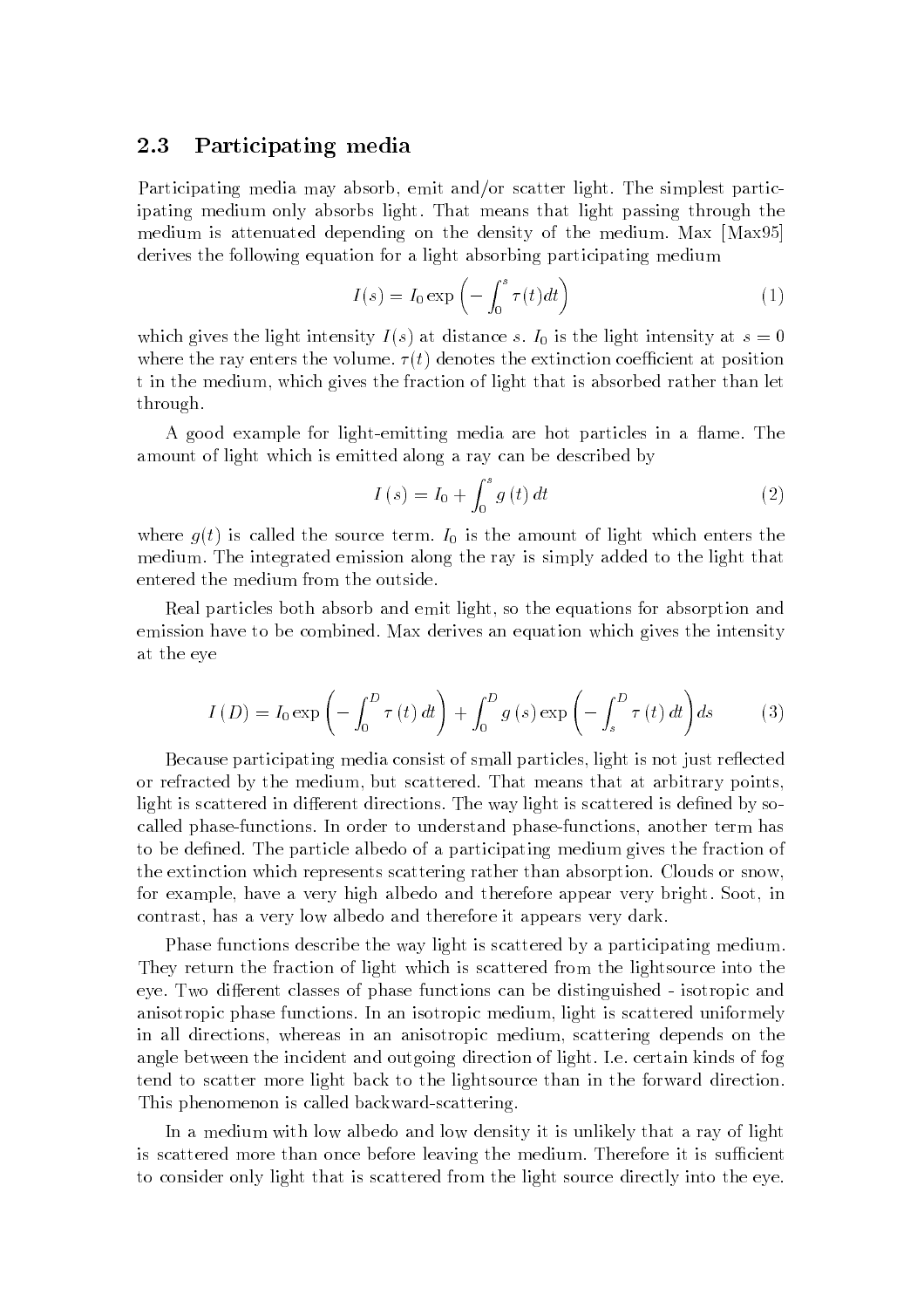In the simplest approach it is assumed that light reaches the particles from a distant lightsource (or lightsources) and is not blocked by ob jects or absorbed by the participating medium. Max gives a general shading rule for this approach:

$$
S(X,\omega) = r(X,\omega,\omega')i(X,\omega')
$$
 (4)

where  $i(X, \omega')$  is the incoming light reaching X flowing in direction  $\omega'$ .  $r(X, \omega, \omega')$ is the BRDF (bidirectional reflection distribution function) which describes which fraction of the light coming in from direction  $\omega'$  to point X is reflected in the direction of  $\omega$ . A rule especially suited for volume rendering is

$$
r(X, \omega, \omega') = a(X)\tau(X)p(\omega, \omega')
$$
\n(5)

where  $a(X)$  is the particle albedo,  $\tau(X)$  the extinction coefficient and p is the phase function describing the directionality of the scattering. The term  $S(X, \omega)$ can simply be added to the source term  $q$ 

$$
g(X) = e(X) + S(x) \tag{6}
$$

where  $e(X)$  is the direct emission at position X and  $S(X)$  the in-scattered light at position  $X$ . If the source term is defined this way, equation 3 can be used to handle direct emission as well as scattering.

The above approach is quite simple, but does not account for shadows. Clouds, for example, often appear darker on the side which is opposite to the sun, because the clouds itself absorb light and shadow themselves from the sun. In order to handle shaded scattering, equation 3 has to be refined. Max [Max95] presents a solution, where a shadow-feeler is sent to the lightsource for each point  $X$  along the primary ray. Then, the amount of incoming light at each of these points along the primary ray is diminished using the absorption value along the shadow feeler.

To render even more accurate images, multiple scattering effects have to be taken into account. This means, that light is scattered more than once before it reaches the eye. In participating media with high albedo, like clouds, the influence of multiple scattering cannot be ignored. Modelling multiple scattering is a very demanding task - the problem is comparable to the radiosity problem, but instead of surfaces which can receive light from all other surfaces, volume elements receive light from all other volume elements. In order to calculate multiple scattering effects, different methods have been presented to calculate approximate solutions [RT87], [KV84], [Max95], [Sta95].

#### $2.4$  Calculation Methods 2.4

In the course of implementing a volume tracing algorithm, it is necessary to evaluate the integral equations for absorption, emission and scattering. The problem is, that for all but the most trivial scenes, this can not be done analytically. The only possible solution is to evaluate the equations by means of numerical methods. The simplest numerical approximation to an integral  $\int_0^D h(x)dx$  is the Riemann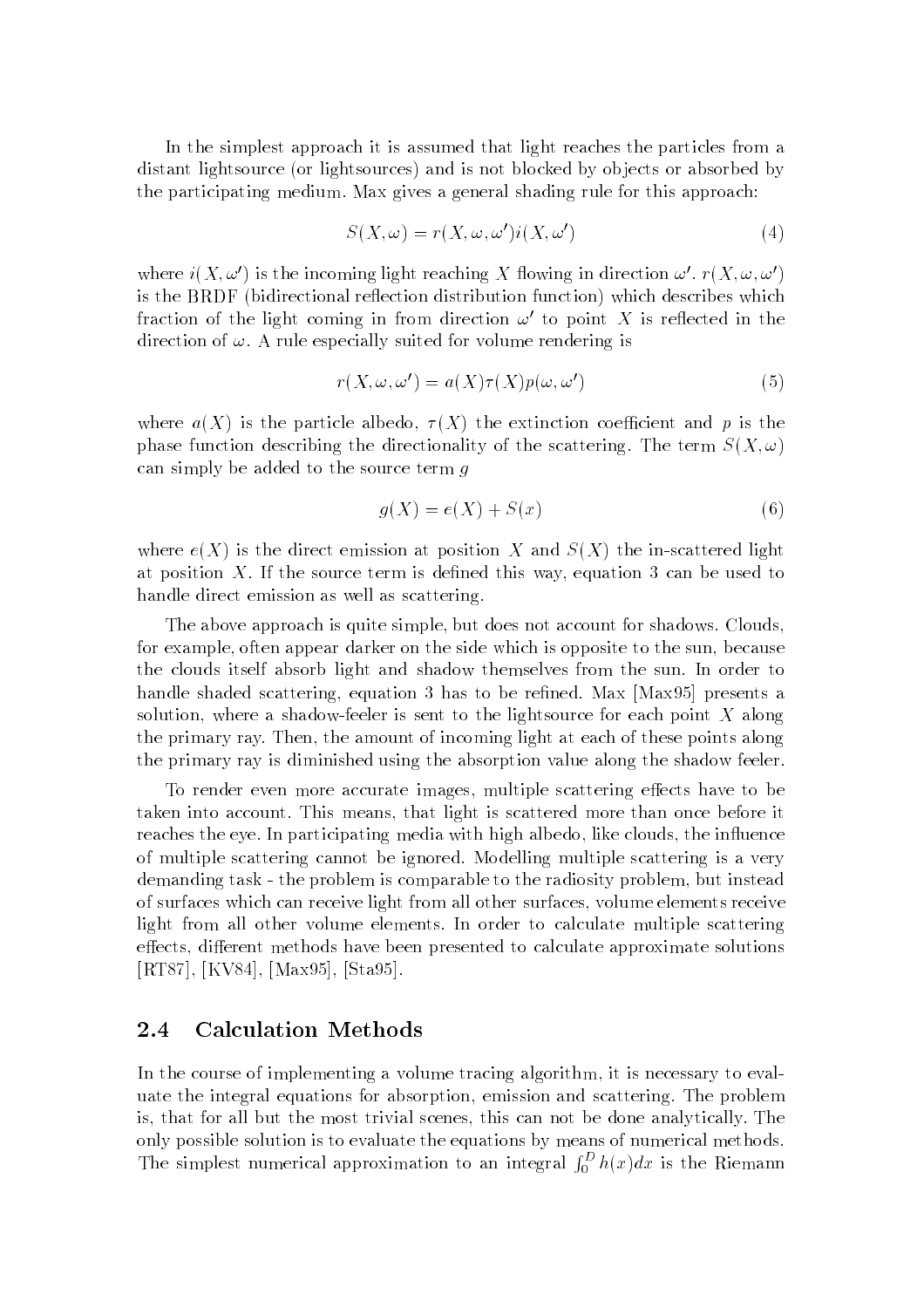sum  $\sum_{i=0}^n h(x_i) \Delta x$ . The interval  $[0, D]$  is divided up into n equal segments and for each segment a sample  $x_i$  is choosen. The length of a segment is  $\Delta x = D/n$ .

If shaded rendering is used, it has to be considered, that the sourceterm  $q$  will also include a Riemann sum to approximate the absorption and emission properties of the "shadow feeler" between the sample point and the lightsource.

If the number of segments is chosen too low, aliasing effects may occur due to undersampling of the underlying density functions. Undersampling will result in striped images (similar to Mach-Bands) and loss of detail.

Participating media may also be incorporated into rendering systems using global illumination, yielding some of the most impressive computer generated images produced so far. Important work has been presented by Jensen [JC98], [Jen96], as well as Lafortune [LW96].

#### 3 3 A Flexible Framework

A framework for volume tracing [Mai99] can be split into a number of distinct building blocks. It is essential that the interfaces between these blocks are accurately defined, so that they can interact smoothly and efficiently. The basic building blocks can be identied as

- density functions in the contract of the contract of the contract of the contract of the contract of the contract of the contract of the contract of the contract of the contract of the contract of the contract of the contr
- transfer functions
- $p$  incept  $f$  and  $f$  is  $f$  is  $f$  is  $f$  is  $f$  is  $f$  is  $f$  is  $f$  is  $f$  is  $f$  is  $f$  is  $f$  is  $f$  is  $f$  is  $f$  is  $f$  is  $f$  is  $f$  is  $f$  is  $f$  is  $f$  is  $f$  is  $f$  is  $f$  is  $f$  is  $f$  is  $f$  is  $f$  is  $f$  is
- participating material

Additionally, the framework should also meet the following design criteria:

- Seamless integration into an existing rendering system
- Assignment of participating media to ob jects of arbitrary topology
- Participating materials have to handle arbitrary combinations of absorption, emission and scattering functions
- Absorption-, emission- and scattering-functions have to handle arbitrary combinations of transfer functions
- Transfer functions may be based on arbitrary combinations of density functions
- Density functions may be based on arbitrary types of data
- Standardized interfaces (i.e. procedural density functions and volume data sets should have the same interface)
- Modularity (adding new types of functions without interfering with the rest of the framework).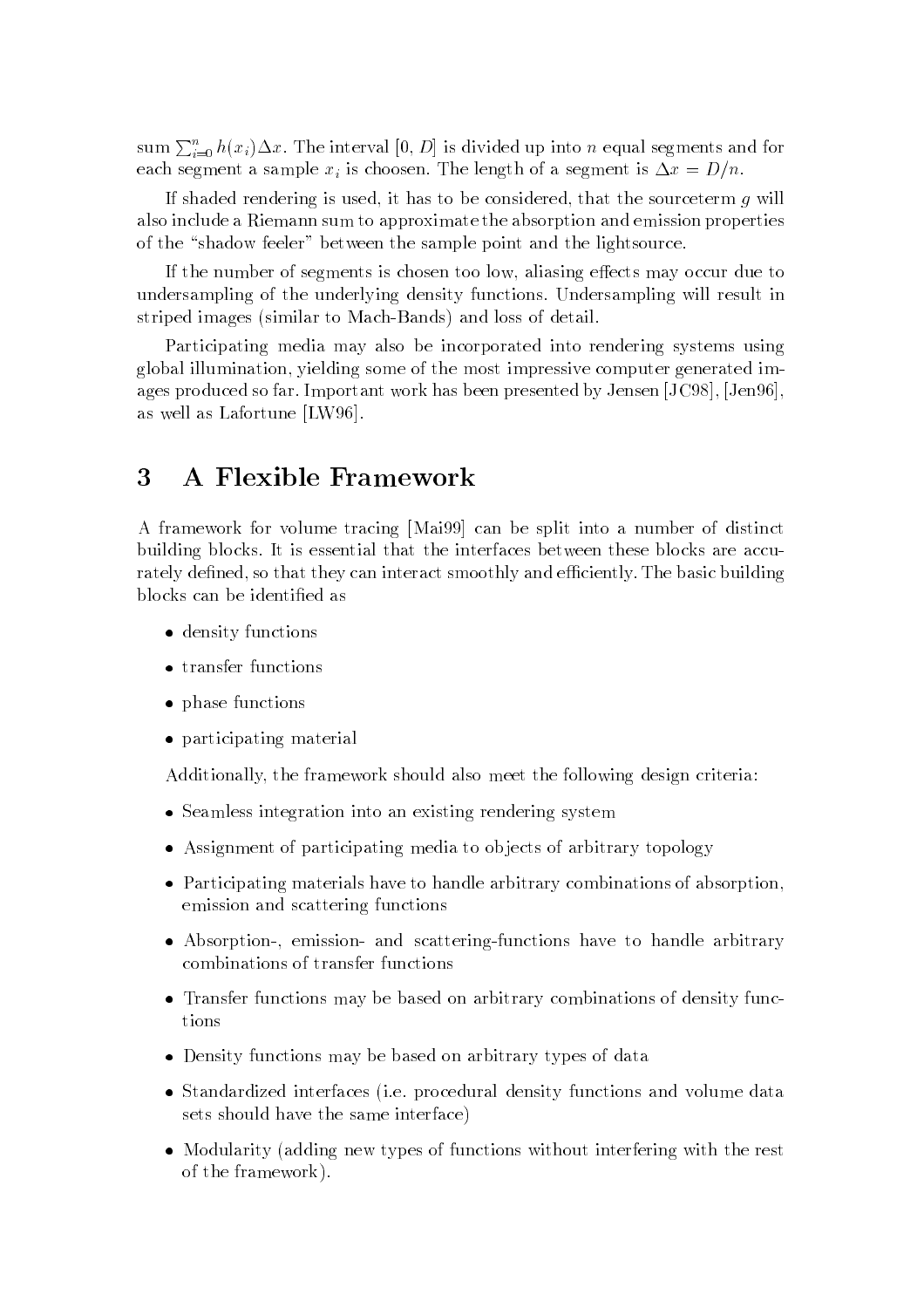#### 3.1Density Functions

The interface of density functions consists of a single function  $qetDensity(X)$ , which simply returns a scalar density value for each point  $X$  in space. Procedural density functions [Per85] (i.e. noise, turbulence, checker, . . . ), volume data sets (different interpolation filters can be used  $[MN88]$   $[ML94]$ ) and density emitters [Ebe93] will be mapped to this single interface function. Because it would be rather boring if only one density function at a time could be used, it has to be possible to combine different density functions. Therefore, a set of arithmetic functions has to be provided to be able to add, substract, multiply and so on on, different density functions. Of course these arithmetic operators are implemented as density functions themselves. With this approach, expressions of arbitrary complexity can be constructed.

#### $3.2$  Transfer Functions - -

Transfer functions in our framework use color-maps as well as special algorithms like iso-surface or region boundary algorithms to map scalar density values to renderable properties. Again, only a single interface function is needed -  $getColor(X)$ . which returns a color for each point  $X$  in space, using the underlying density function. In order to combine different transfer functions, 2 additional functions, taking transfer functions as arguments and presenting themselves again as transfer functions, are used.

The first transfer-function-combination-function is called  $General Transfer$ . It is quite powerful and allows for the combination of an arbitrary number of transfer functions with associated weights. The values at each point  $X$  are scaled by their associated weight and then summed up. The result is a new transfer function which is a weighted sum of other transfer functions:

$$
General Transfer.getColor(X) = \sum_{i=1}^{n} w_i(f_i.getColor(X))
$$

where  $w_i$  is the weight associated with the i-th density function and  $f_i$  is the i-th transfer function.

The second functions is called  $MapedTransfer$  and allows for the selection of a single transfer function out of a set of transfer functions, depending on the value of a density function. This sounds quite complicated, so here is an example: if a density function cloud is used to model a cloud, then perhaps it would be a nice effect to use different emission or scattering functions for the cloud depending on the density at a point  $X$ . MappedTransfer functions are defined similar to color maps. Given a density function  $d(X)$  and a number of  $(density_i, transfer function_i)$ pairs, the mapped transfer functions return an interpolated color value:

 $MapedTransfer_{d(X)=d_i}(X) = color_i$ 

or, for in-between values, colors are again linearly interpolated:

$$
MapedTransfer_{d_i < d(X) < d_{i+1}}(X) = \frac{d_{i+1} - d(X)}{d_{i+1} - d_i} color_i + \frac{d(X) - d_i}{d_{i+1} - d_i} color_{i+1}
$$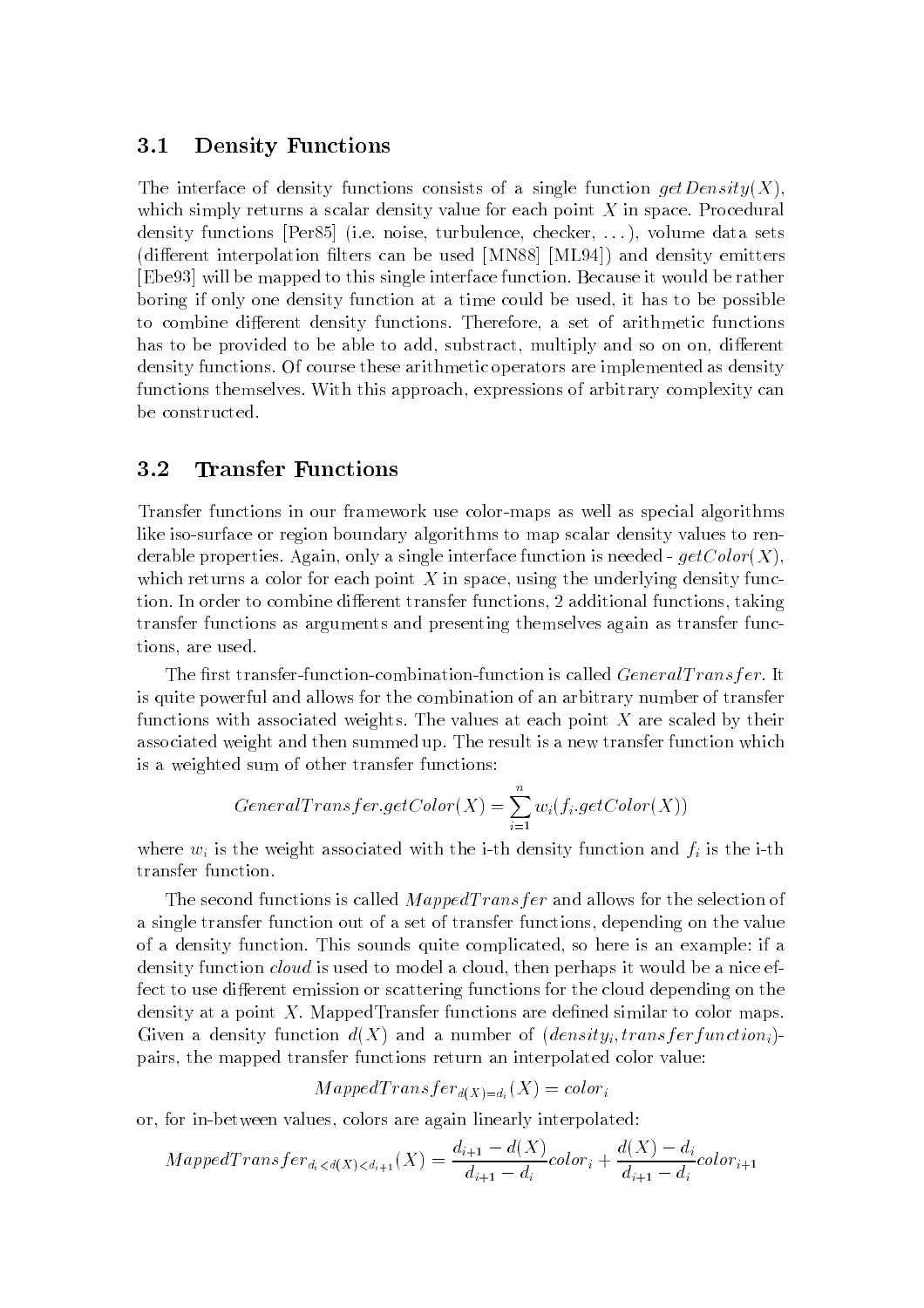#### 3.3Phase Functions

In the framework, phase functions are embedded in so-called scattering functions. Scattering functions are based on a density function and a phase function, whereas the phase function defines the amount of light that is in-scattered into the viewing direction at a point X and the density function defines the albedo at this point  $X$ . Different phase functions can be used: isotropic scattering, Lambert scattering, Henyey-Greenstein scattering, Mie scattering, . . . . The simple interface to phase functions is  $getColor(X)$ . Because in our framework phase functions act the same way as transfer functions (returning a color) they also can be combined the same way, using  $General Transfer$  and  $MappedTransfer$  functions.

#### 3.4Participating Material

What kind of interface is needed to seamlessly incorporate a participating material into a general purpose rendering system. Of course this depends largely on the rendering system. However, some general guidelines can be outlined. Usually, a rendering system will already possess some kind of general material class, which has some basic properties like colour and refraction index. In addition, it will make available some kind of function used to communicate with the rendering algorithm. Given a segment of a ray, the basic functionality of such a function is usually to return a value which represents the illumination along the given segment, as well as a filter value, which is similar to the extinction in volume rendering and determines how much illumination is absorbed along the ray segment. In order to succesfully integrate a participating material into a rendering system, the material class "simply" has to implement all methods necessary to communicate with the rest of the rendering system.

The core of the participating material class is an algorithm which is able to evaluate all material properties along a given ray. That means it has to determine the amount of absorption and emission (direct emission as well as in-scattered light). This can be done, for example, by ray-marching, which is simply an algorithm which integrates material properties along the ray using a Riemann approxima-

The Ray Marching algorithm subdivides the ray into equal segments and takes a sample of the participating materials properties for each segment. The segments correspond to the segments used in the Riemann approximation. As a result, the integral of the participating materials properties along the viewing ray can be approximated by the sum of the sample values multiplied by the length of one segment (see Figure 1).

### **Implementation**  $\overline{4}$

The flexible framework for volume tracing has been implemented as a part of the "Advanced Rendering Toolkit" (ART for short), which is being developed at the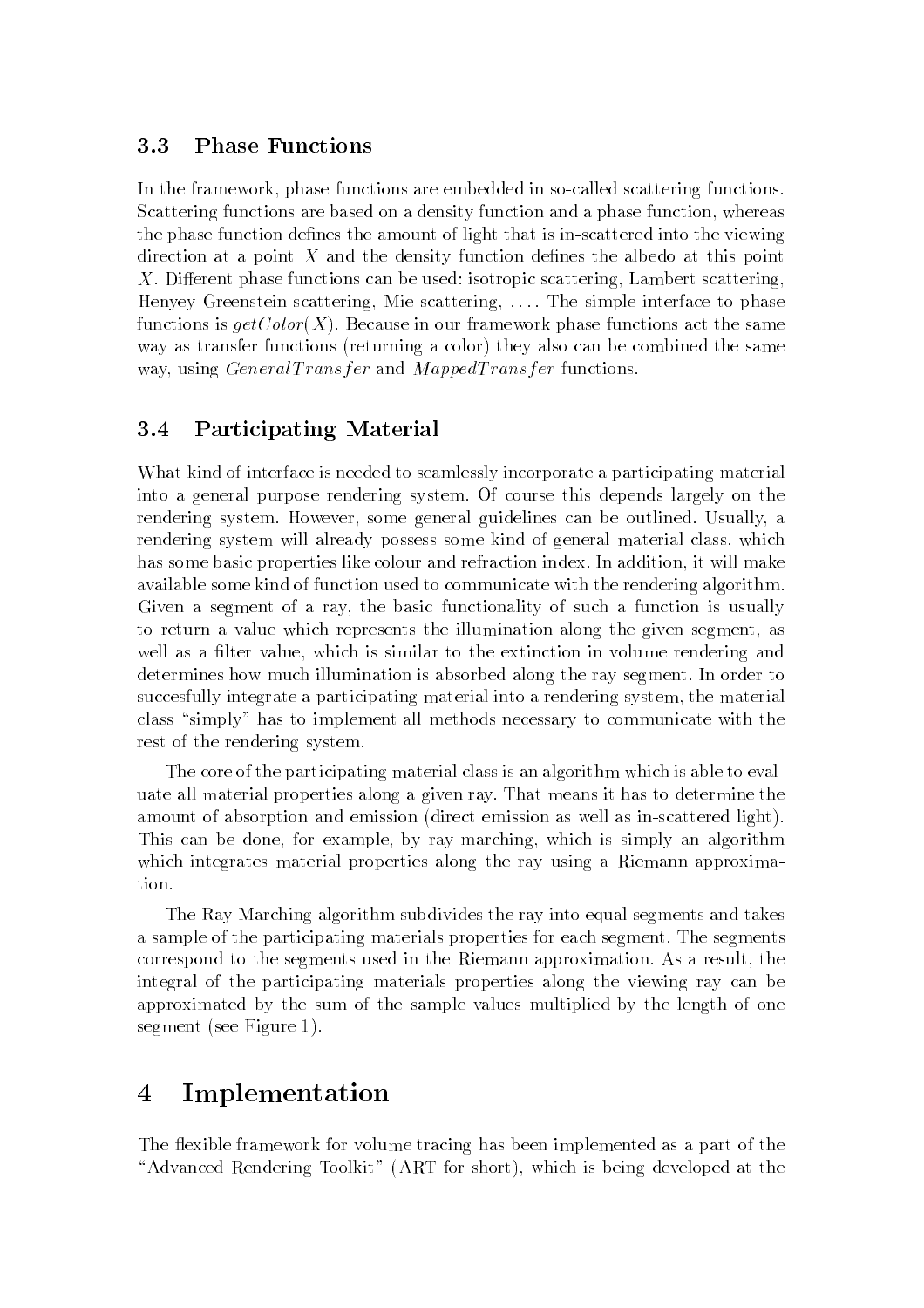

Figure 1: Ray-Marching

Institute of Computer Graphics in Vienna. ART is a set of Ob jective C Libraries that provide a wide range of functionality suitable for graphics applications. The ART libraries do not deal with the user interface, they provide classes and methods starting with primitive graphics ob jects like vectors, points and matrices up to classes that make it possible to define complete three dimensional scenes and a number of different methods to manipulate and render these scenes.

# 5 Summary and Results

In this paper, a flexible framework for volume tracing, which allows for the arbitrary combination of different density functions, transfer functions and phase functions in a participating material, has been presented. Participating media have absorption, emission and scattering properties and are rendered using a ray-marching algorithm. The framework has been implemented as an add-on to the Advanced Rendering Toolkit. Participating media can be integrated seamlessly into "conventional" scenes. No restrictions whatever apply. Density functions can be dened by means of procedural density functions (like in solid texturing), density emitters and volume data sets. Different kinds of filters may be applied to volume data sets (Mean, Gaussian, Laplace, . . . ) to improve data quality before rendering. Furthermore, isosurfaces and region boundaries of volume data sets may be rendered. Finally, different types of volume data interpolation can be used. Transfer functions can be designed by combining arbitrary numbers of transfer function "primitives" like constant-, colormap-, general- and mapped transfer functions. Constant transfer functions may be used to model homogenous-atmosphere-like participating media. Colormap transfer functions are used to map density values to arbitrary color maps. General- and mapped transfer functions can be used to combine arbitrary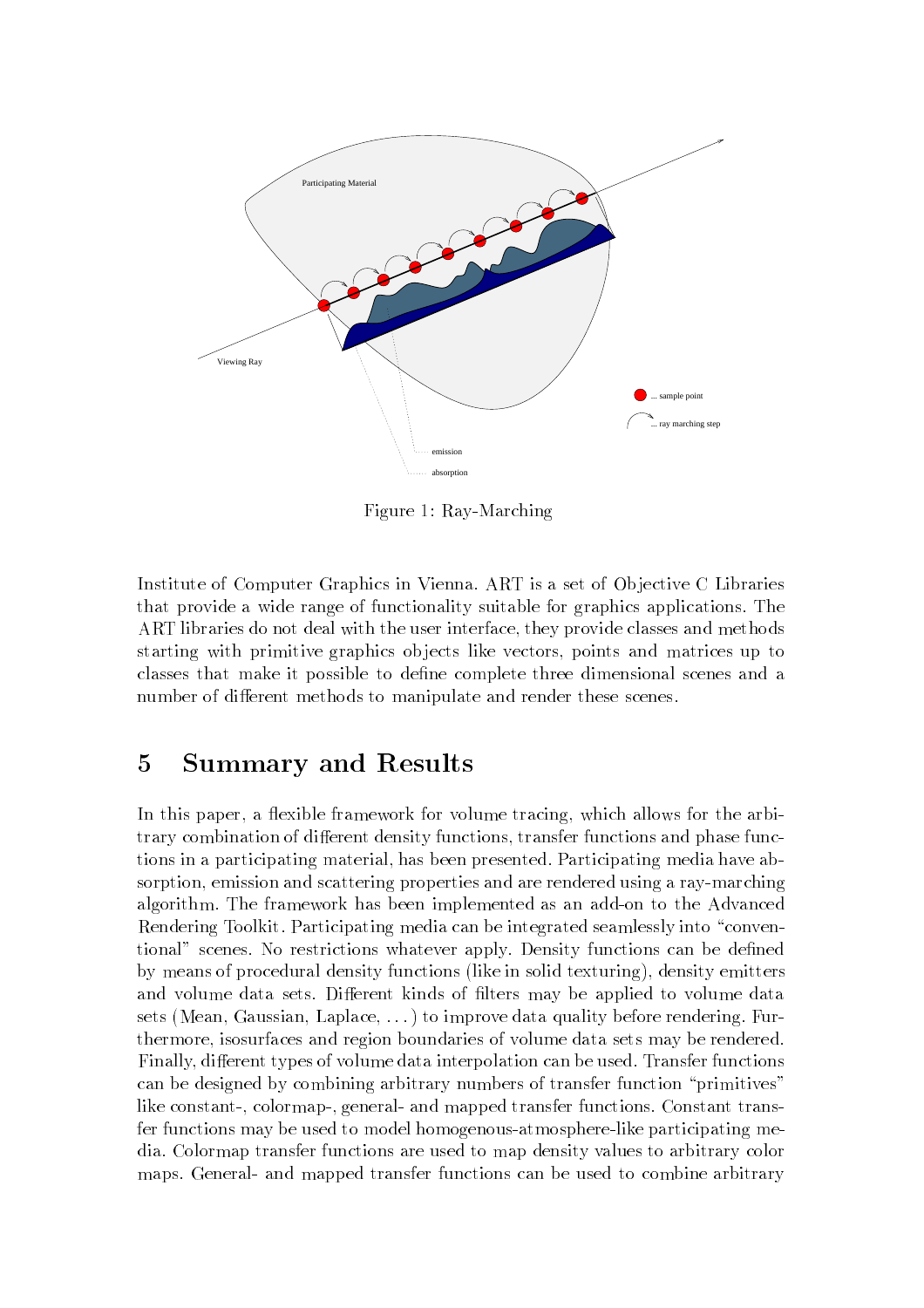

Figure 2: Absorption, Scattering and Shaded Scattering: a cloud, composed out of noise, tubulence and a spherical density emitter is shown. The left cloud only absorbs light, which results in a black-smoke-like appearance. The second cloud has been rendered using absorption and scattering, yielding a more natural appearance. Finally, in the right image, shaded scattering has been used.



Figure 3: Volume Data Sets (kidneys, section of a human head, Courtesy VisMed-Project): the left image has been rendered using trilinear interpolation, as a result, no distinct voxels can be seen. The second image showns the same data-set using Levoys isosurface algorithm. The third image has been rendered using shaded scattering.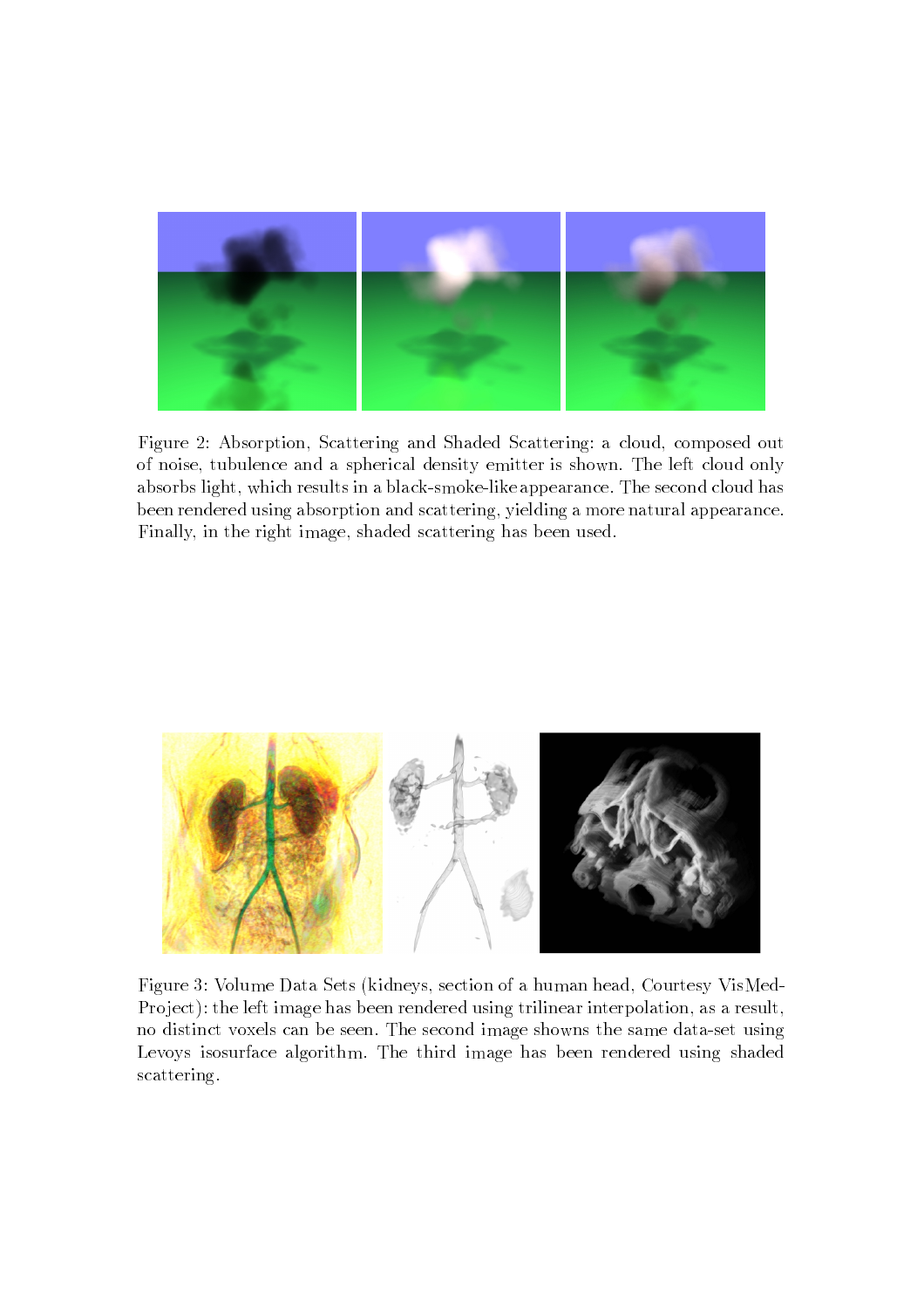

Figure 4: Natural Phenomena: Two candlelights, one quite turbulent flame and some smoke rising from a burned match. Although both the candlelights and the flame are rendered using emission, these media do not act as light sources, which results in a somewhat unrealistic lighting of the scene.

numbers of transfer functions. Different kinds of phase functions are used to define scattering characteristics of participating media. Isotropic, anisotropic, Lambert, Henyey-Greenstein and Mie scattering have been implemented. Although some very realistic images of natural phenomena and different types of volume data sets can be rendered, some ideas would deserve further investigation in future work: More sophisticated density functions may be examined, for example, physically based models to create more convincing images of natural phenomena. Wavelength dependent scattering functions should be implemented quite easily because ART itself already is able to perform wavelength-dependent rendering. Furthermore, right now, participating media do not act as light sources even if they possess an emission property. This shortfall could be circumvented by means of participating media as volume light sources, or by means of global illumination modells. Global illumination models also would be useful in rendering effects like volume caustics and indirect lighting by participating media.

# **References**

- [Ebe93] D. S. Ebert. Design and animation of volume density functions. The Journal of Visualization and Computer Animation,  $4(4):213-232$ , October-December 1993.
- [Elv92] T. Todd Elvins. A survey of algorithms for volume visualization. In Computer Graphics, volume 15, pages  $194-201$ , August 1992.